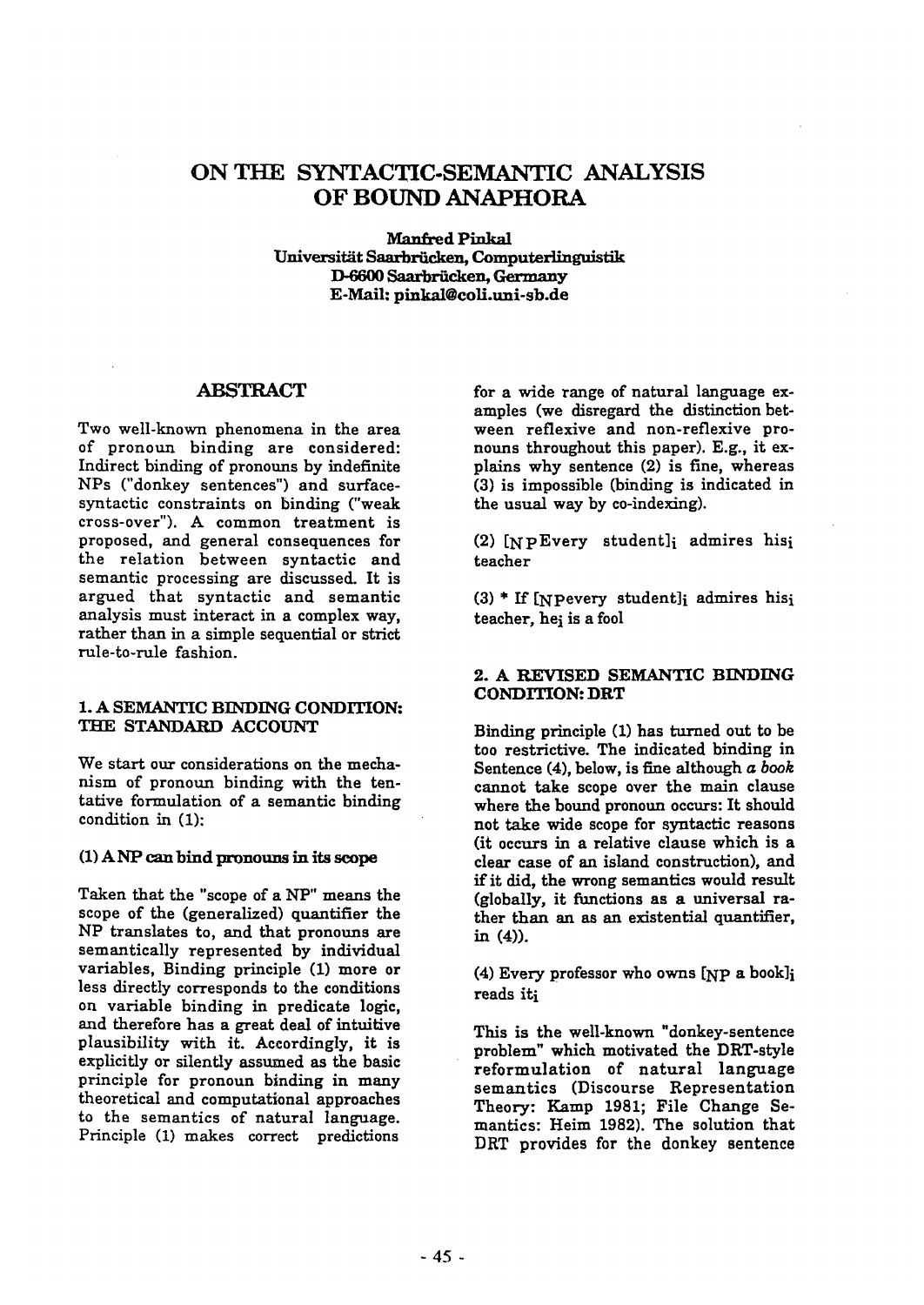problem can be roughly outlined as follows: The common semantic function of non-anaphorical noun phrases is the introduction of a new discourse referent, which is in turn available for the binding of anaphoric expressions. Beyond this basic function, non-anaphorical noun phrases subdivide into genuine quantitiers (e.g., *every professor),* and nonquantificational NPs (e.g., the indefinite NP *a book).* Only the former bear scope. *An every-NP,* e.g., triggers the introduction of a complex condition of the form  $K_1 \Rightarrow K_2$ , where  $K_1$  and  $K_2$  are sub-DRSes representing the restriction and the scope of the quantification respectively. Indefinite NPs just contribute a new discourse referent (together with some descriptive material in terms of conditions on the discourse referent), which is placed in a larger structure. This larger structure can be the top-level DRS or some sub-DRS according to the sentence-internal environment of the analyzed NP.

Indefinite NPs do not have scope by themselves. It follows that Principle (1) cannot apply to Sentence (4), if it is taken literally. However, the model-theoretic interpretation for complex conditions is defined in a way that indefinite NPs share quantificational force and scope with their "host quantifier" (i.e., the quantificational NP whose representation contains the discourse referent introduced by the indefinite on the top-level of its restriction part). Accordingly, an indefinite NP should observe the restrictions on binding imposed by that larger quantificational structure. Therefore, the original binding principle (1) must be replaced by something like (5).

## (5) A NP  $\alpha$  can bind a pronoun  $\beta$  provided that  $\beta$  is in the scope of the host quantifier of a's discourse referent.

Actually, the revised binding principle (5) permits binding in (4), whereas the indicated binding in (6) is excluded under the preferred reading where *every professor* outscopes *a book,* which is in accordance with intuitions.

 $(6)$  \* If every professor owns [NP a book]; a student reads iti

Standard DRT tries to give a general account for the constraints on anaphoric binding by specifying an accessibility relation between positions in a complex DRS. The formulation of the revised binding principle in (5) is obviously neither general nor precise enough to replace the standard DRT treatment. We will come back to the point in Section 4.

## 3. A SYNTACTIC BINDING CONDI-**TION**

The scope of noun phrases is not determined by their surface syntactic position.

(7) Every professor owns a book

Expressed in terms of conventional predicate logic or generalized quantifier theory, Sentence (7) is ambiguous between a narrow-scope reading and a wide-scope reading of the existential *NP a book. The*  former corresponds to the constituent structure of (7), the latter is due to a "delayed application" of the existential NP, which can be brought about by different syntactic and semantic techniques (e.g., Quantifier Raising: May 1985, Cooper Storage: Cooper 1983).

Scope variation leads to an additional difficulty with the binding principle (1): If NPs (i.e., quantifier terms, on the standard account) are applied in situ, their semantic scope precisely parallels their c-command domain in surface structure. Examples of postponed quantifier application disturb the parallelism and by that provide evidence that the syntactic c-command concept is relevant for binding in addition to the semantic notion of scope.

(8) \*A student of hisi admires [NP every teacher]i

In Sentence (8), *every teacher* may take scope over the indefinite *NP a student of*  his. That the pronoun his is in the scope of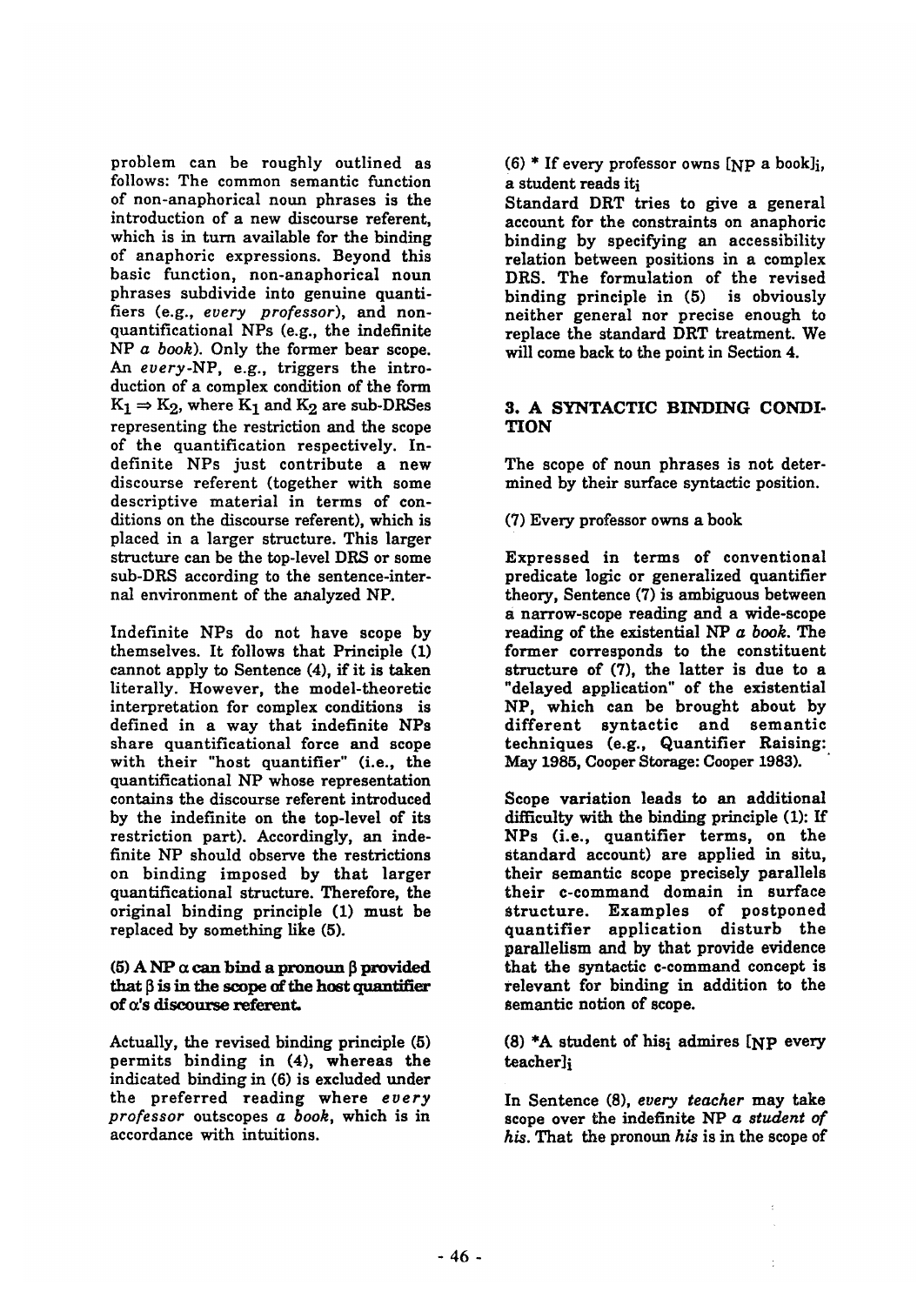the quantifier is obviously insufficient to license binding, which seems to be blocked by the fact that the object NP does not c-command the pronoun. This phenomenon, the so-called "Weak-Crossover Effect", shows that the semantic principle (1) is too weak to properly constrain anaphoric binding, and has lead to a syntactic binding principle the classical formulation of which is given in (9) (cf. Reinhart 1983, Williams 1986).

#### **(9) A NP can bind pronouns in its c**command domain.

As more recent theoretical work has shown, the c-command condition is only an approximation to reality (cf. Stowell 1989). However, the precise definition of the c-command relation and the syntactic condition as a whole is not crucial for the argument. The important point is that anaphoric binding is apparently dependent on genuinely syntactic facts: The decision of whether a pronoun can be bound by a NP cannot be made on the basis of semantic information only. There are basically two possible ways out: On the one hand, one can pass the task of specifying anaphoric relations completely to syntax (this is the answer of GB grammarians). On the other hand, one can make certain portions of syntactic information available for semantic processing (proposals are made in Pollack/Pereira 1988, Latecki/Pinkal 1990). The choice between the two solutions seems to some extent to be a matter of taste: Plausibility reasons as well as efficiency considerations for natural language processing speak against the first solution. The fact that one has to import and process syntactic information within semantic interpretation seems to be a certain methodological drawback. I will come back to the question after having discussed a further complication in the next section.

#### 4. BINDING, SYNTACTIC AND SE-MANTIC CONDITIONS TOGETHER

In the last section, the phenomenon of

scope ambiguity and its consequences for anaphoric binding have been considered on the background of the standard semantic framework. Obviously, a tworeading analysis for sentences like (7) must be provided in a DRT-based analysis, as well, although it must be accounted for in a slightly different way. The two readings of (7) do not differ in the relative scope order of two quantifiers. Rather, the difference is that on the narrow scope reading, the discourse referent introduced by *a book* occurs inside the complex condition established by the universal NP (its host quantifier), whereas on the wide-scope reading it occurs on the top-level of the DRS.

Scope ambiguities are not treated in the original DRT version; they are difficult to model with procedural DRS construction rules that operate on surface syntactic structures. There is however a convenient and straightforward way to combine the DRT formalism with the technical means of lambda-abstraction. (10) indicates how representations of the NPs *every professor*  and *a book* as partially instantiated DRSes can be given using lambda-abstraction over predicative DRSes (The latter are obtained from standard DRSes by abstraction over a discourse referent. The " $\oplus$ " sign in (10) is an operator which merges two DRSes.)



One effect of this modification of DRT is that semantic representations can be constructed compositionally, in a bottomup fashion. Another consequence is that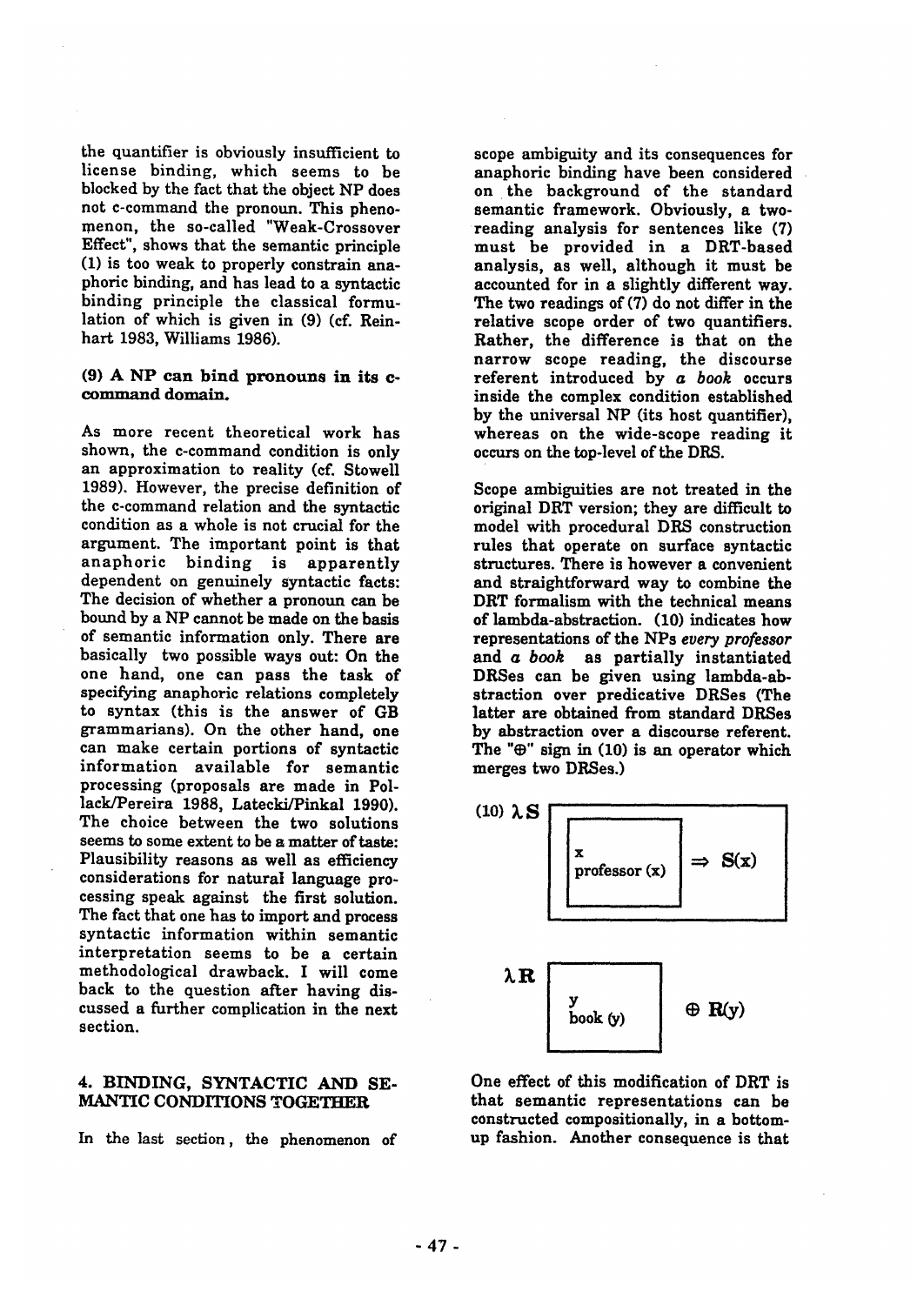the standard techniques for delayed application become available in the DRT framework.

Not surprisingly, we run into difficulties with the revised semantic binding condition (5) in connection with the weak crossover cases, as soon as we treat scope ambiguities in a DRT-style analysis. According to (5), both the standard weak crossover example (8) and the inverted donkey sentence (11) should be acceptable.

(11) \*Itsi readers admire every professor who writes [NP a book]i

Since the discourse referent provided by  $a$ *book* takes its place at the top level of the restriction part of the *every-NP,* the indefinite should count as a proper antecedent for the pronoun on the reading where the *every-NP* takes wide scope over the whole sentence. If in addition the syntactic binding principle (9) is observed, cases like (8) and (11) are correctly ruled out: Neither *every teacher*  in (8) nor *a book* in (11) c-command the respective pronouns. But unfortunately, also those cases of anaphoric binding are blocked which provided the original motivation for DRT, namely the donkey-sentence cases discussed above. In sentence (4), the antecedent *NP a book* definitely does not c-command the pronoun *it.* 

Examples like (8) and (11) demonstrate that a syntactic condition on binding has to be observed, also under a DRT-based analysis. The considerations of the last paragraph however show that this syntactic condition cannot be c-command between antecedent and pronoun. A modification of the syntactic binding principle (9) appears to bring about the right predictions: It is not the antecedent which must c-command the pronoun, but the quantificational NP, the host operator of the antecedent's discourse referent. In (4), the pronoun *it* is in the c-command domain of the NP *every professor who owns a book,* whereas in (8) and (11), where binding is impossible, the universal NP does not c-command the pronoun.

In (12), a revised version of the syntactic principle (9) is proposed.

#### (12) A NP  $\alpha$  can bind a pronoun  $\beta$  provided that  $\beta$  is in the c-command domain of the host quantifier of  $\alpha$ 's discourse referent.

The revised principles (5) and (12) together capture the complex conditions on binding in donkey sentences. They are not general enough, however, for they do not say anything about the binding conditions on indefinites which are not associated to the restriction of a genuine quantifier term. In the following, a more dynamic formulation of the binding rule is given, which has larger coverage and contains the interaction of quantification and indefinites in donkey sentences as a special case.

We assume that the immediate effect of the analysis of a pronoun is just the introduction of a discourse referent, which is also marked as a candidate for binding. Each semantic representation contains together with the DRS information about the unbound pronominal discourse referents. Binding can take place whenever a NP denotation (quantificational or indefinite) is applied to a predicative DRS, according to (13).

**(13) When the denotation a of a noun**  phrase A is applied to a predicative DRS  $\lambda$ uK, any top-level discourse referent of  $\alpha$ can bind an unbound pronominal **dis-Course referent of** K, provided that **the**  respective pronoun is in the c-command **domain of A.** 

Rule (13) also accounts for the different status of  $(14)$  and  $(15)$ , where  $(15)$  is excluded by the syntactic constraint.

**(14)** [NPA teacher]i admires a student ofhisi  $(15)$  \*A student of hisi admires [NP a teacher]i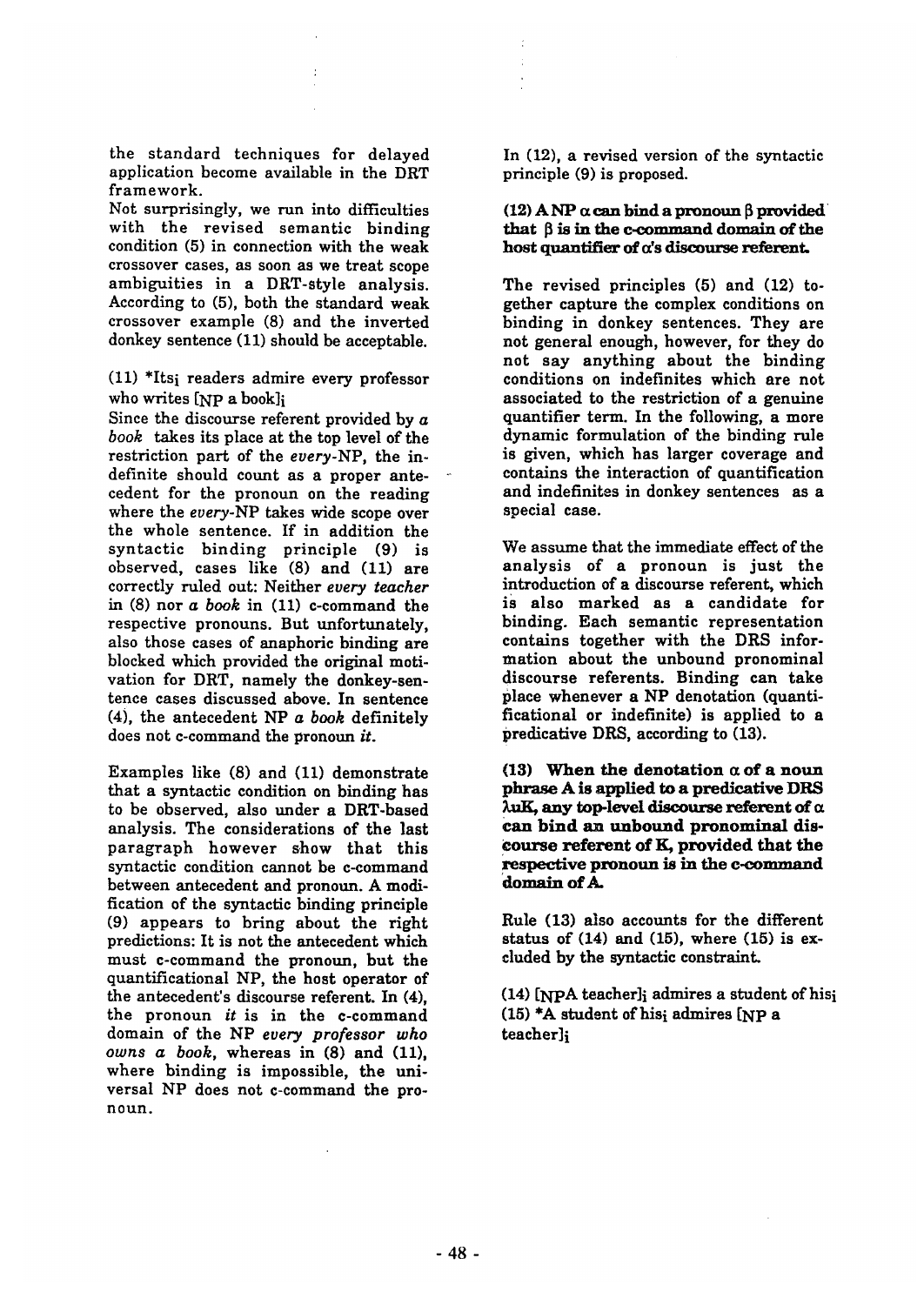### 5. A GENERAL RESULT FOR SYN-TACTIC-SEMANTIC PROCESSING

The results of the last section have consequences for the over-all view of syntactic-semantic processing of naturallanguage sentences containing anaphoric pronouns. The revised binding principle (12) relates the pronoun  $\beta$  and its antecedent  $\alpha$  indirectly, by making reference to the quantifier term  $\gamma$  which eventually contains the discourse referent of the antecedent NP. Now, the relation between the pronoun  $\beta$  and the host quantifier  $\gamma$  is a syntactic one, whereas the relation between  $\gamma$  and the antecedent  $\alpha$  is a semantic relation: Up to which position in the DRS the discourse referent eventually percolates will only turn out, when the corresponding portion of semantic analysis is done.

This means that the decision between the two ways of specifying anaphoric relations which were mentioned at the end of Section 3 is no longer a matter of taste: The linguistic data force a choice in favor of the second alternative.

The possible anaphoric relations in a sentence cannot be specified by the syntactic component only: Some amount of semantic processing must precede the ccommand check (in order to know which constituents are to be checked). And they cannot be specified by the semantic component only, since there are obviously surface-syntactic constraints on binding.

Therefore the strict sequential model of syntactic and semantic processing: coindexing in the syntactic component and strictly deterministic semantic interpretation, which is explicitly or implicitly favored by adherents of the Governmentand-Binding approach, cannot be maintained (if we disregard the theoretically possible, but highly non-deterministic method of random indexing and semantic filtering). Also, anaphora cannot be treated as a matter of syntax-free semantics. Syntax and semantics must interact in a non-trivial way in order to

determine what an admissible antecedent for an anaphoric pronoun is.

## 6. IMPLEMENTATION

The described interaction between syntax and semantics suggests a processing model with independent, but freely interacting modules in the spirit of principlebased parsing. Actually, an implementation of a principle-based NL system with a semantic module covering the phenomena discussed in this paper in in preparation. It will basically be an extension of the system described in Millies (1990).

**A** more conventional system for DRTbased syntactic-semantic analysis that generates admissible scope readings has been implemented in Quintus Prolog at the University of Hamburg, in a DCG style grammar system. A declarative version of DRT is used, which bears certain similarities to the one described in Zeevat (1989). Semantic interpretation is carried out in parallel to syntactic analysis. Scope readings are produced using a modified version of Cooper Storage, which is equivalent in its results to Nested Cooper Storage (Keller 1988) and the Hobbs-Shieber-Algorithm (Hobbs/ Shieber 1987), but employs an efficient indexing technique to check violations of free variable constraint and syntactic island constraints.

An extension of the system which checks the admissibility of anaphoric relations is under work at Saarbriicken University. ccommand is checked by another version of the above-mentioned indexing technique (described in Latecki 1990) Relevant syntactic information is imported into semantics by attaching index sets to term phrases in the storage; it is activated at the time of the (delayed) application of the quantifier term. The system for treating quantifier scope as well as its extension to anaphoric binding are described in Latecki/Pinkal (1990).